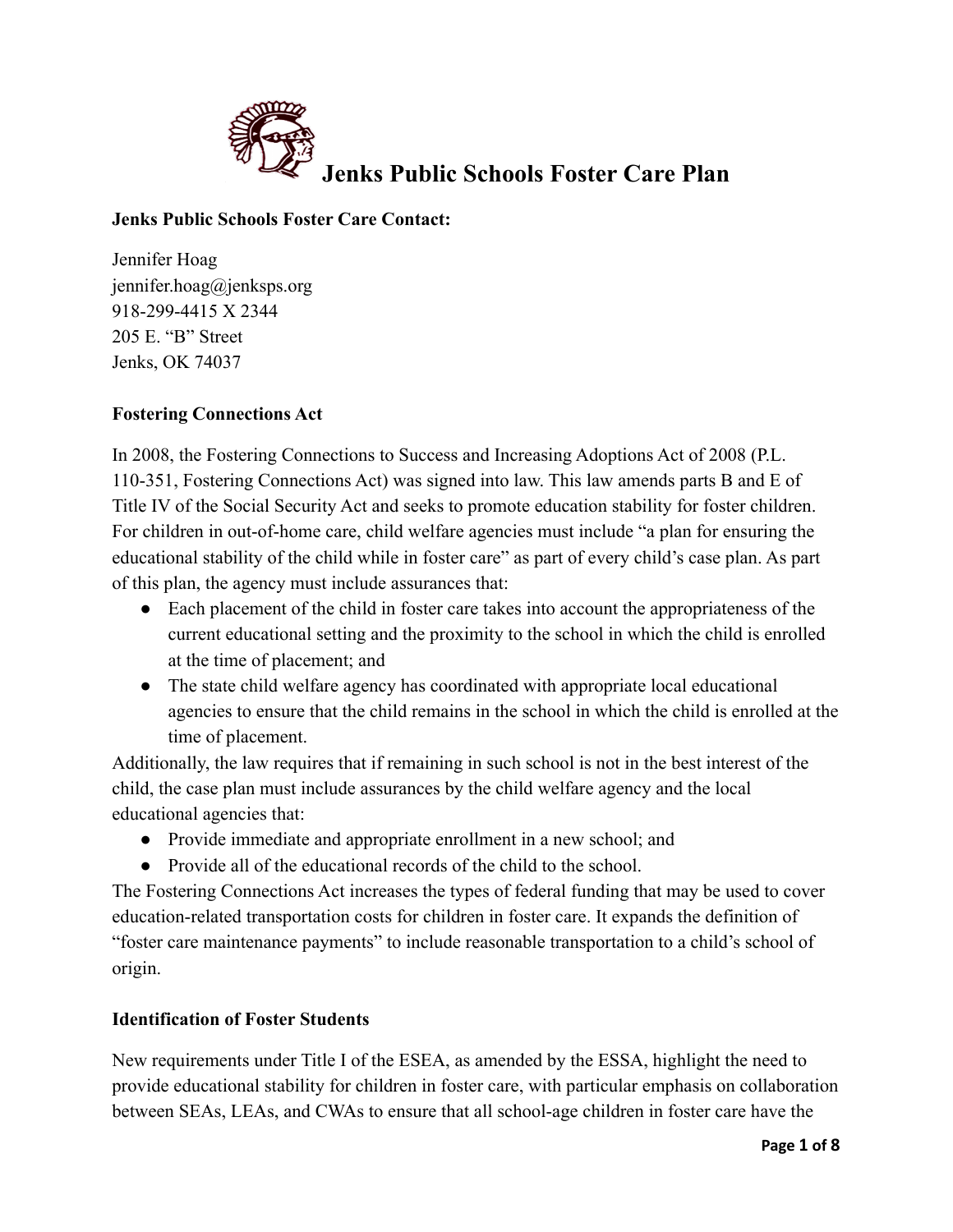opportunity to achieve at the same high levels as their peers. SEAs, LEAs and CWAs must ensure compliance with other applicable laws, such as Title VI of the Civil Rights Act of 1964 (Title VI), the Individuals with Disabilities Education Act (IDEA), Section 504 of the Rehabilitation Act of 1973 (Section 504) and Title VI and EEOA 1974 (English Learners). This includes students being served with an IEP (Individual Education Plan), 504 Plan or an ELAP (English Language Acquisition Plan).

# **Determination of Child's Best Interest for School Placement**

Within one day of placing a child in foster care, the Oklahoma Child Welfare Agency (OCWA) or other foster care agency (such as a tribal agency) will notify the Jenks Public Schools (JPS) Point of Contact to begin the child's best interest determination for placement school attendance. Once Jenks Public Schools is notified by a CWA that a currently enrolled student in JPS has been placed in a foster home, JPS and the foster care agency will work to determine if it is in the best interest of the child to remain in the school of origin or to transfer to the local zoned school in which the foster parents reside.

During the process of determining the best interest of the child, the child will remain in the school of origin until the process is complete. For the continuity of the child's education, the presumption should be for the child to remain in the school of origin for the remainder of the current school year. However, there are instances where it may be in the best interest of the child to transfer to the school district in which the foster parent resides. Jenks Public Schools shall utilize the following process in making a "best interest" determination for each child in foster care.

The preferences of the child and the foster family will be considered. After consulting with the child, the foster parents, and the other key partners about the above mentioned items, the final decision about which school the child will attend will be determined by the OCWA or other foster care agency. If there is a still a disagreement, a request may be made for an appeal through a dispute resolution process

# **Dispute Resolution**

If any of the parties are not in agreement with the decision about which school the child will attend, that party has the right to appeal to the appropriate state agency for a resolution. Disagreements are to be resolved quickly with the child staying in the school of origin until a final decision is made.

# **Transportation**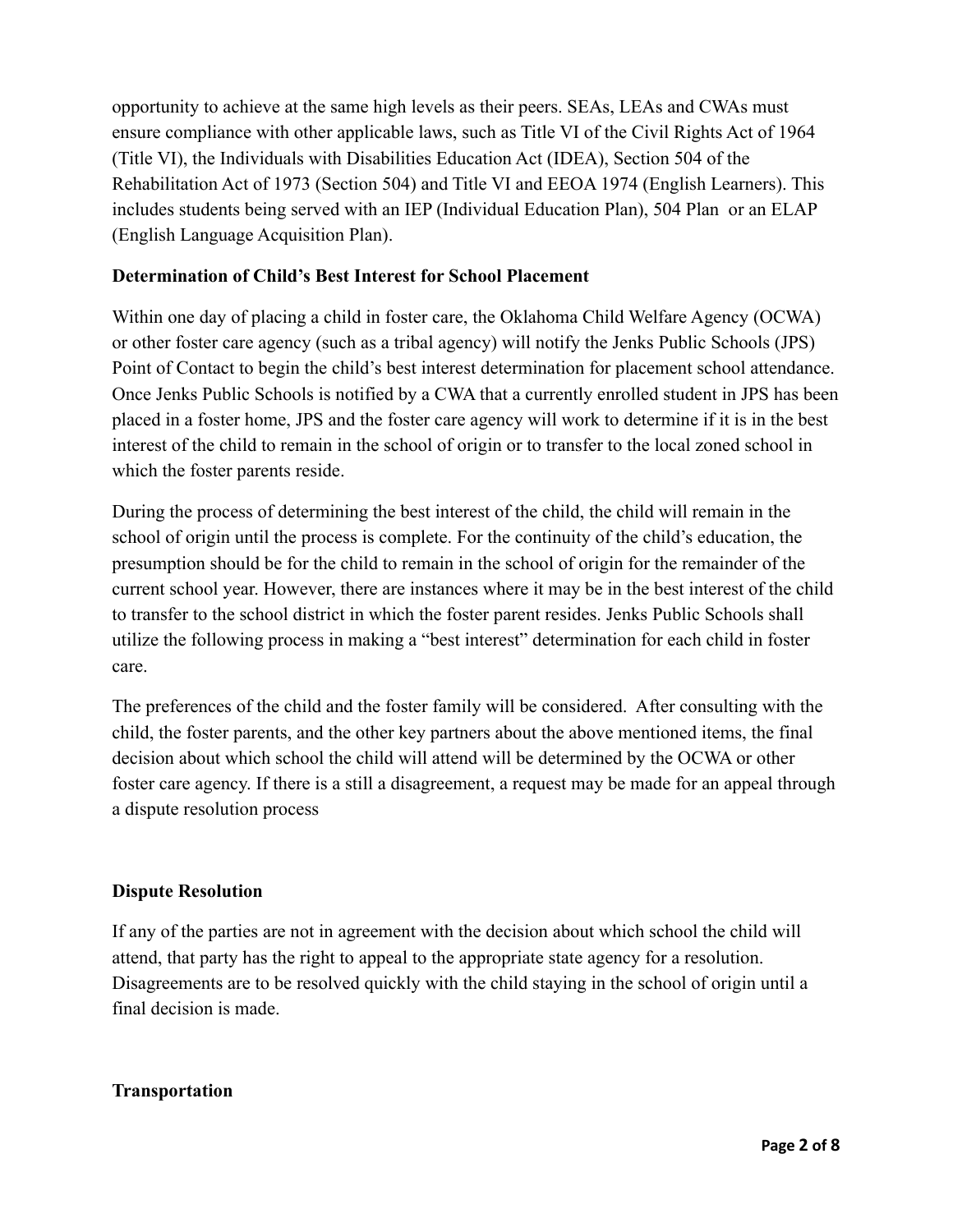If the child is placed in a foster home within the district, JPS regular district transportation guidance applies. If the foster student is placed outside of JPS, and it is determined to be in the best interest of the child to continue attending Jenks, JPS and the child welfare agency will work together to make the arrangements for the transportation.

In Section 475(4) (A) of the Social Security Act, "foster care maintenance payments" are provided to those foster children who qualify for Title IV-E. This allows OCWA to pay reasonable costs of transportation to the school of origin. If the child qualifies for Title IV-E, OCWA will pay for the costs of transportation back to the school of origin.

If the child does not qualify for foster care maintenance payments, JPS and the OCWA will determine the most cost effective way to share the costs of the transportation. While plans will be determined on an individual basis for each case, JPS requests that the OCWA pay for the cost of the child to be dropped off at the closest Jenks bus stop to the foster home. The student will transfer to the bus, and Jenks Public Schools will pay for the remainder of the transportation costs using the regular bus route. If that means is chosen, the OCWA will determine how the student will be transported to and from the Jenks bus stop. Examples may include the foster parent or a CWA employee providing transportation to the bus stop. In addition, other means of transportation such as public transportation or the foster parent providing transportation could be used.

If there are additional costs to JPS for transportation of the foster student due to extenuating circumstances, the OCWA will pay the additional costs to the district. Additional costs include such things as rerouting a bus route or requirements of additional fuel or staff to transport the foster child. The Jenks Transportation Office will bill the proper agency once per month with the number of days for billing verified through the student's attendance records. The agency and the school Transportation Department will agree annually on a rate to be charged. Bills for the costs will be paid to the school within 30 days of receipt. The OCWA will provide a contract for billing purposes with the proper name and contact information of the person responsible for the payment of the bill. This contract will be reviewed until all parties agree.

### **Immediate Enrollment and Records Transfer**

Students have the right to "immediate enrollment" when placed in out of home care in a new district. Immediate enrollment means the student will be attending school as "soon as possible"- within one school day of the notification of the intent to enroll from the CWA. The CWA will be responsible for getting the child to the school until collaboration can take place to arrange transportation for school attendance. The final transportation plan should be in place within four working days.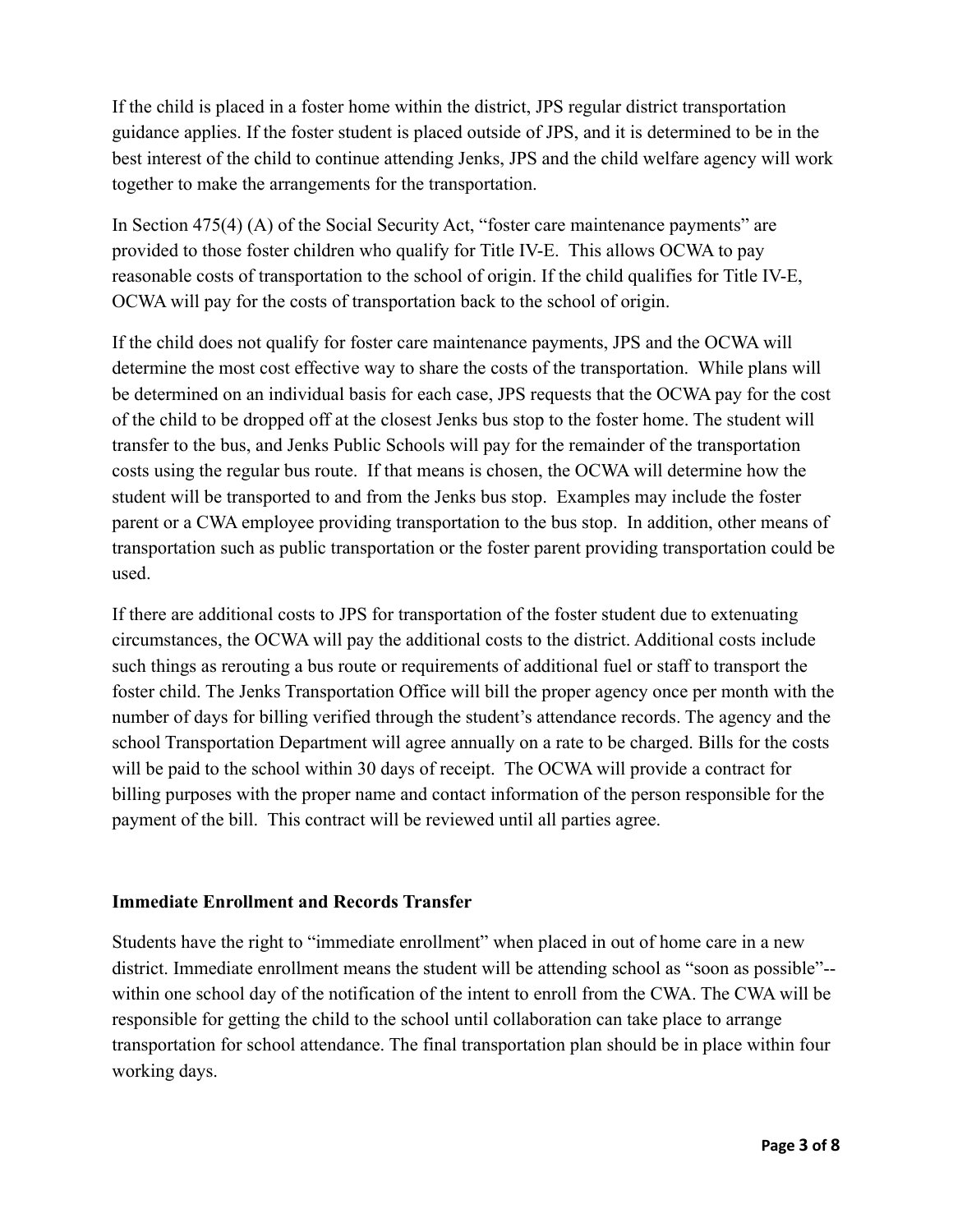The following information is needed to begin the enrollment process for a child in foster care:

- 1) Legal documentation that the child has been placed in foster care.
- 2) The photo identification from the child welfare agency or other legal documentation of proof that the person enrolling the student is authorized to do so.

In addition to the above mentioned items, the JPS Enrollment Center requires documentation of residency and other necessary documents of the foster parents within three working days of the student's enrollment.

If the foster student is transferring out of JPS, the district will send the student's educational records to the new school within 3 working days of the request.

### **Educational Success of Foster Students**

The JPS Homeless/Foster Care Liaison will monitor the progress of our foster care students monthly and will report to the Point of Contact. As needed, the Point of Contact will collaborate with the CWA to determine strategies to support the academic success of the child...

 $\mathcal{L}_\text{max}$  , and the contribution of the contribution of the contribution of the contribution of the contribution of

 $\mathcal{L}_\text{max}$  , and the contribution of the contribution of the contribution of the contribution of the contribution of

 $\mathcal{L}_\text{max}$  , and the contribution of the contribution of the contribution of the contribution of the contribution of

### **Jenks Public Schools Point of Contact:**

Date:

**OKDHS Liaison:**

**Date:** \_\_\_\_\_\_\_\_\_\_\_\_\_\_\_\_\_

### **Best Interest Determination Evaluation**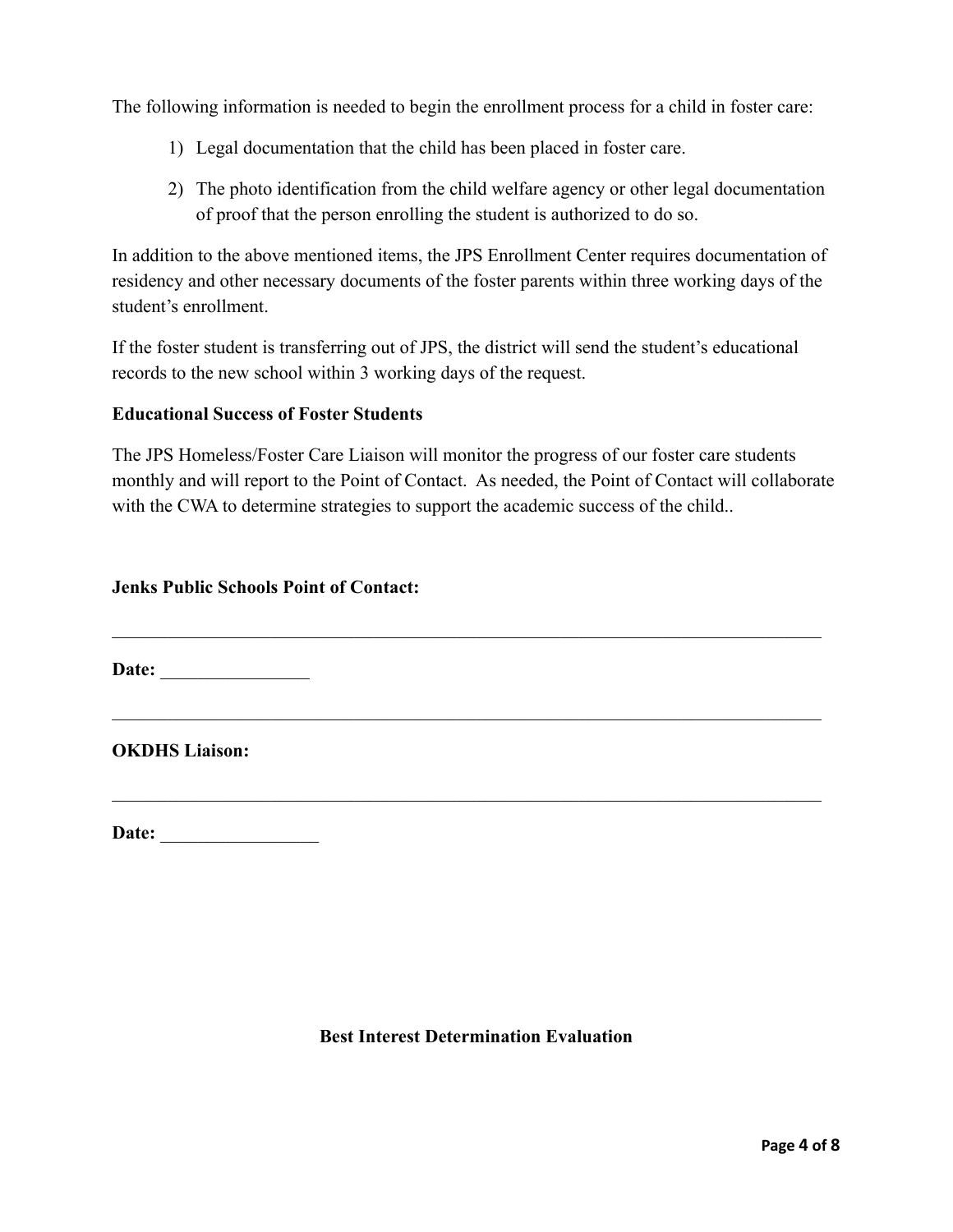| Child's Name:                                                                                                                                                                                                                                                                                                                                                                    |  |                         |                            |                            |                                                |
|----------------------------------------------------------------------------------------------------------------------------------------------------------------------------------------------------------------------------------------------------------------------------------------------------------------------------------------------------------------------------------|--|-------------------------|----------------------------|----------------------------|------------------------------------------------|
| Birthday:                                                                                                                                                                                                                                                                                                                                                                        |  | Age: Grade: Date: Date: |                            |                            |                                                |
| <b>Current District:</b>                                                                                                                                                                                                                                                                                                                                                         |  | <b>Current Site:</b>    |                            |                            |                                                |
| Student will remain in the current school unless consideration of the following factors indicates a change of school placement is in the                                                                                                                                                                                                                                         |  |                         |                            |                            |                                                |
| child's best interest (check all that applies.)                                                                                                                                                                                                                                                                                                                                  |  |                         |                            |                            |                                                |
|                                                                                                                                                                                                                                                                                                                                                                                  |  |                         | School of<br>Origin<br>(A) | Receiving<br>School<br>(B) | Other<br>Previous<br>School<br>Attended<br>(C) |
| Which school will better meet the relational needs of the child?<br>Select all that apply:<br>$\circ$ Siblings<br>o Relationships with peers<br>Relationships with staff<br>$\circ$<br>Describe the relationship connections at current school:                                                                                                                                  |  |                         |                            |                            |                                                |
| List strategies for maintaining important connections should other<br>best interest determination be made:                                                                                                                                                                                                                                                                       |  |                         |                            |                            |                                                |
| Which school will better meet the individual academic needs and<br>challenges of the child? Select all that apply:<br>IEP<br>$\circ$<br>504 Plan<br>$\circ$<br>Gifted Program<br>$\circ$<br>Career Tech<br>$\circ$<br><b>EL Services</b><br>$\circ$                                                                                                                              |  |                         |                            |                            |                                                |
| Which school will better meet the social/emotional needs and<br>challenges of the child?<br>Select all that apply:<br>Social<br>$\circ$<br>Emotional<br>O<br>Safety<br>$\circ$                                                                                                                                                                                                   |  |                         |                            |                            |                                                |
| Which school will better meet the unique needs and interests of<br>the child? Select all that apply:<br><b>Extracurricular Activities</b><br>$\circ$<br><b>Sports</b><br>O<br>Other<br>$\circ$<br>Student will describe the areas of desired school involvement:<br>Which school will best meet the permanency goal and likelihood<br>of reunification with parents or siblings? |  |                         |                            |                            |                                                |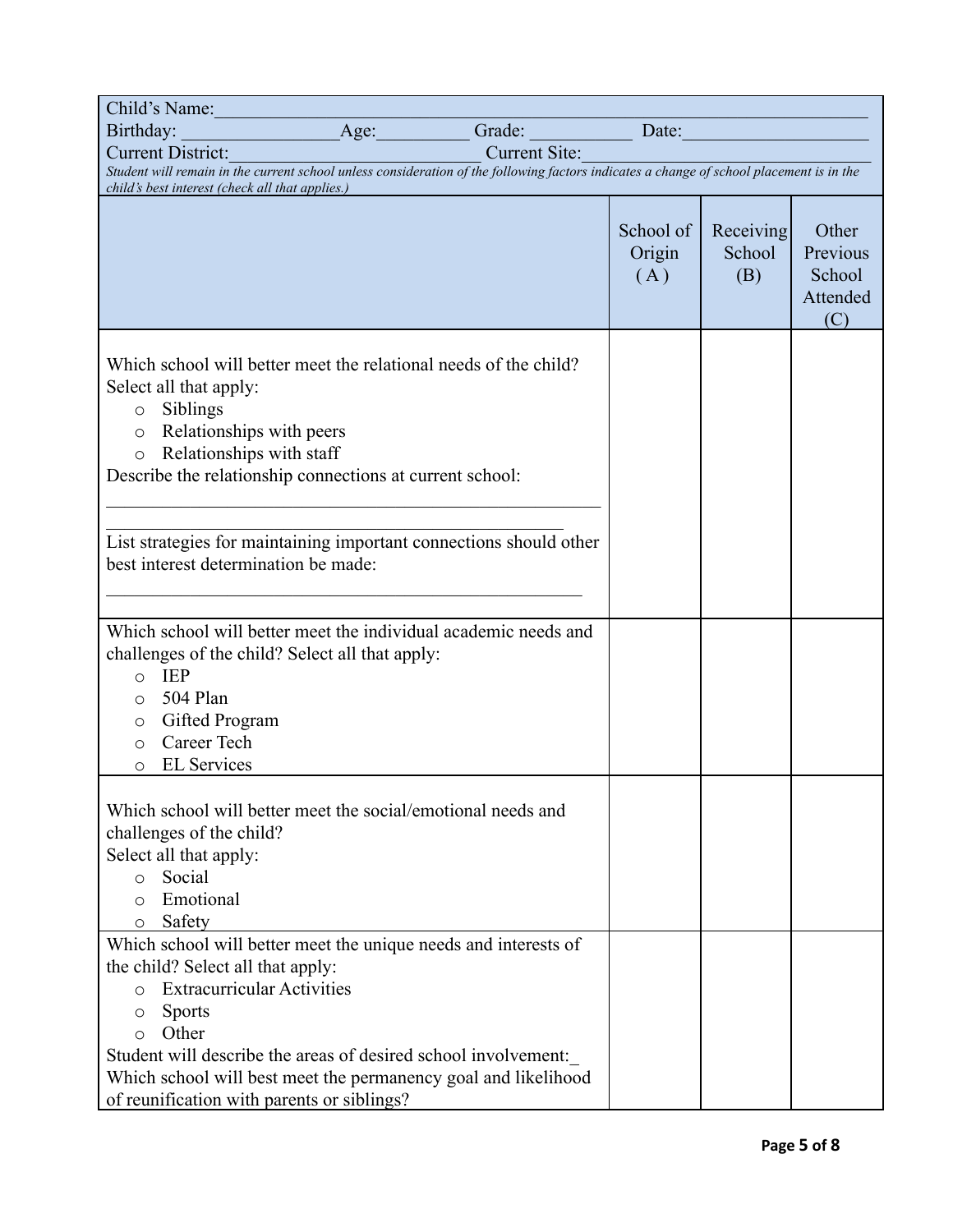| Which school is more appropriate for the child's age and length<br>of travel?<br>Explain:<br><u> 1989 - Johann John Stone, mars eta bainar eta bainar eta baina eta baina eta baina eta baina eta baina eta b</u> |  |  |
|-------------------------------------------------------------------------------------------------------------------------------------------------------------------------------------------------------------------|--|--|
| Describe the child's transfer history.                                                                                                                                                                            |  |  |
| Which school does the student prefer to attend?                                                                                                                                                                   |  |  |
| Which school do the caregiver and /or current placement provider<br>recommend the student attend? Explain:                                                                                                        |  |  |
| Identify strategies for successful transition to new school and/or<br>support in current school:                                                                                                                  |  |  |
| <b>Other Factors to Be Considered:</b>                                                                                                                                                                            |  |  |
| If the student's location needs to be kept from the biological<br>parent or other person involved with the child.                                                                                                 |  |  |
| If the number of days remaining in the school year is appropriate<br>to remaining in the school of origin.                                                                                                        |  |  |
| If the student is older and has been enrolled in the school of<br>origin for most of his /her school years.                                                                                                       |  |  |
| If the student would lose credits due to the new school not<br>offering the courses in which the student is currently enrolled.                                                                                   |  |  |
| If the student is expected to remain in the current out of home<br>placement or is expected to be moved to a new placement.                                                                                       |  |  |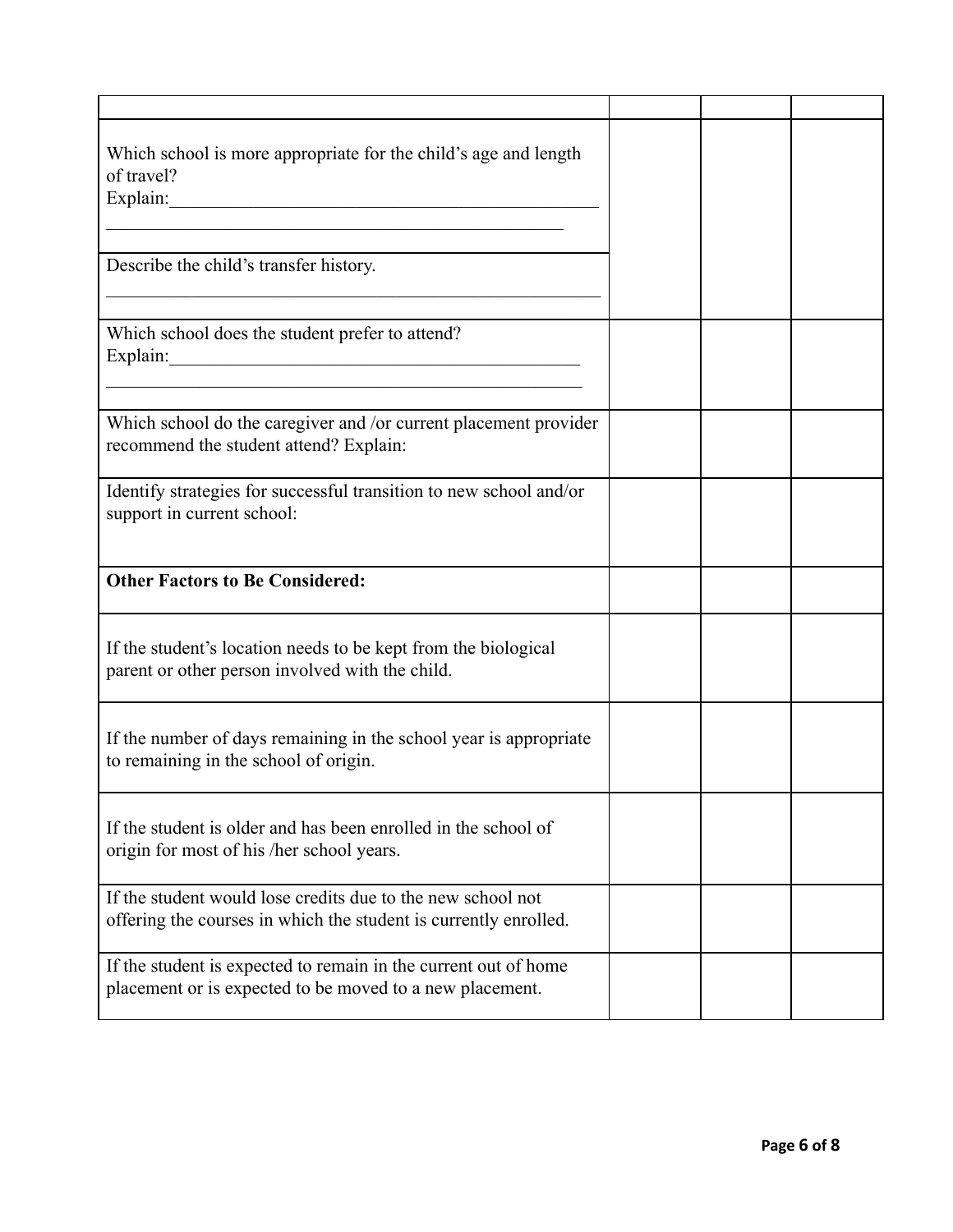| <b>Supporting Documentation</b>                                                                                                                                                                                                                         |                                |              |           |  |  |
|---------------------------------------------------------------------------------------------------------------------------------------------------------------------------------------------------------------------------------------------------------|--------------------------------|--------------|-----------|--|--|
| Attach any supporting documentation used to determine best interest of child:                                                                                                                                                                           |                                |              |           |  |  |
| $\circ$                                                                                                                                                                                                                                                 | <b>Report Cards</b>            |              |           |  |  |
| $\circ$                                                                                                                                                                                                                                                 | <b>Progress Reports</b>        |              |           |  |  |
| $\circ$                                                                                                                                                                                                                                                 | Achievement Data (test scores) |              |           |  |  |
| $\bigcap$                                                                                                                                                                                                                                               | Attendance Data                |              |           |  |  |
| $\circ$                                                                                                                                                                                                                                                 | IEP, Section 504 Plan, ELAP    |              |           |  |  |
| $\circ$                                                                                                                                                                                                                                                 | Other:                         |              |           |  |  |
| Determination<br>Based on the information provided and considering the best interest of the child, the team has determined the following school<br>is the most appropriate educational placement for the child:<br>Team Members:<br>LEA Representative: |                                |              |           |  |  |
|                                                                                                                                                                                                                                                         |                                | Printed name | Signature |  |  |
| <b>CWA Representative:</b>                                                                                                                                                                                                                              |                                |              |           |  |  |
| Printed name<br>Signature<br><b>Education Decision Maker:</b>                                                                                                                                                                                           |                                |              |           |  |  |
|                                                                                                                                                                                                                                                         |                                | Printed name | Signature |  |  |
| Other:                                                                                                                                                                                                                                                  |                                |              |           |  |  |
|                                                                                                                                                                                                                                                         |                                | Printed name | Signature |  |  |

**Transportation Agreement**